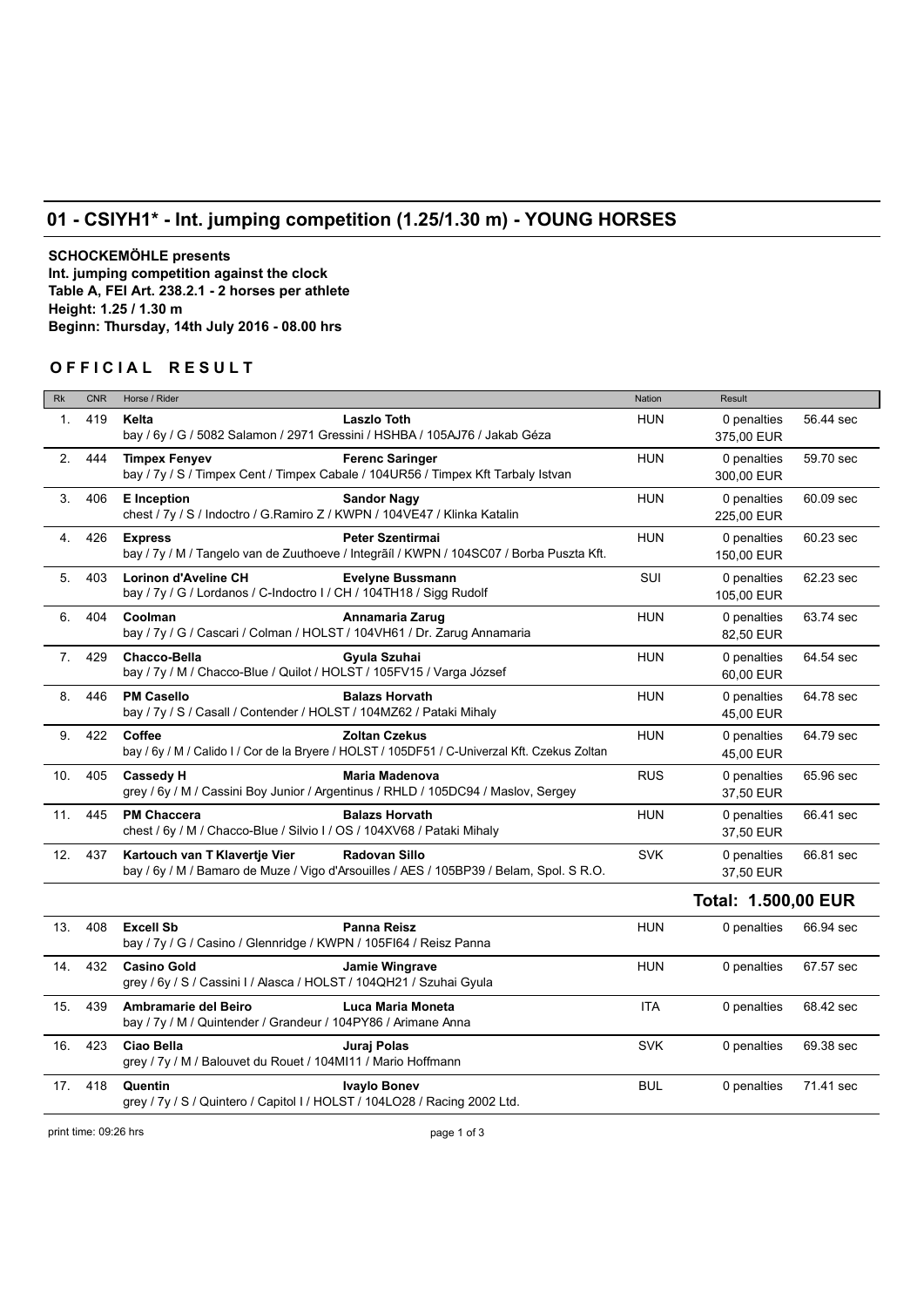| 18. | 415 | Cariba Dam<br>black / 7y / S / Conello / Calypso II / OS / 104UH86 / Erdelyi Ferenc                       | <b>Adam Faluhelyi</b>    | HUN        | 0 penalties  | 71.62 sec  |
|-----|-----|-----------------------------------------------------------------------------------------------------------|--------------------------|------------|--------------|------------|
| 19. | 417 | Cassis<br>bay / 7y / S / Canterbury / Caretino / OS / 104MX37 / Weier Christian                           | <b>Christian Weier</b>   | <b>LUX</b> | 0 penalties  | 75.23 sec  |
| 20. | 421 | Judy KM<br>bay / 6y / M / Joly St. Hubert / Saphir von der Rossi / CH / 105FU38 / Hauser Martin           | <b>Barbara Schnieper</b> | SUI        | 4 penalties  | 57.73 sec  |
| 21. | 443 | J'adore du Paly<br>grey / 7y / M / Indorado / Querlybet Hero / BWP / 104TQ47 / Barbara Hraschan           | <b>Gerfried Puck</b>     | <b>AUT</b> | 4 penalties  | 58.72 sec  |
| 22. | 442 | Elroyal<br>7y / S / Numero Uno / Lupicor / KWPN / 104WH29 / Syndikat Elroyal                              | <b>Gerfried Puck</b>     | AUT        | 4 penalties  | 62.97 sec  |
| 23. | 441 | Alvin<br>bay / 7y / S / Acteur As / Corallo / 105FX21 / Göth Josef                                        | Gyula Zarug              | HUN        | 4 penalties  | 63.88 sec  |
| 24. | 425 | Kaa du Gibet<br>bay / 7y / S / Kiwi / For Pleasure / SCSL / 104TN55 / Bettendorf Charles                  | <b>Victor Bettendorf</b> | LUX        | 4 penalties  | 63.99 sec  |
| 25. | 440 | Amarisz<br>bay / 6y / M / Waldes / Acorn / 105FW61 / Herczog Es Fiai Kft. (Herczog Zsolt                  | Gyula Zarug              | <b>HUN</b> | 4 penalties  | 64.09 sec  |
| 26. | 427 | <b>Concordia HB</b><br>bay / 7y / M / Cassini / Rolls Royce / OLDBG / 104SB88 / Borislav Borisov          | <b>Peter Szentirmai</b>  | <b>HUN</b> | 4 penalties  | 68.76 sec  |
| 27. | 416 | Califa<br>grey / 6y / M / Califax / Converter / OS / 105GS33 / Szikriga Kft.                              | <b>Adam Faluhelyi</b>    | <b>HUN</b> | 4 penalties  | 69.60 sec  |
| 28. | 414 | <b>Expectation of Romance</b><br>grey / 7y / G / Celano / Ish Touchdown / KWPN / 105HP74 / A.G. Schuurman | <b>Marton Reischl</b>    | <b>HUN</b> | 4 penalties  | 70.52 sec  |
| 29. | 407 | <b>Night Star</b><br>6y / G / Numero Uno / Contender / OLDBG / 104LC30 / Bibikova, Maria                  | Maria Bibikova           | <b>RUS</b> | 4 penalties  | 73.33 sec  |
| 30. | 428 | Calasnyikov<br>bay / 7y / G / Cassini I / Cascavelle / HOLST / 104HB71 / Gyula Farm Miskolc Kft.          | Gyula Szuhai             | HUN        | 5 penalties  | 76.56 sec  |
| 31. | 430 | <b>Casino Royal</b><br>bay / 6y / S / Chacco Blue / Stakkato / 105ED74 / Angel Niagolov                   | <b>Angel Nyagolov</b>    | <b>BUL</b> | 6 penalties  | 80.69 sec  |
| 32. | 413 | Upsala du Petit Bois Z<br>bay / 6y / M / 104RV24 / Husnu Dinc                                             | <b>Husnu Dinc</b>        | TUR        | 6 penalties  | 81.29 sec  |
| 33. | 434 | <b>Count Ebony</b><br>6y / S / Casall / Acobat II / HOLST / 105HH87 / Nora Georgieva                      | <b>Svetlin Ivanov</b>    | <b>BUL</b> | 8 penalties  | 63.04 sec  |
| 34. | 401 | Lorina<br>bay / 6y / M / Toran / Colonado / 105AZ70 / Szilagyi Sandor Mark                                | Kristof Hegedüs          | HUN        | 8 penalties  | 64.89 sec  |
| 35. | 431 | Sanvacento<br>bay / 7y / S / Sanvaro / Cento / OS / 105ED70 / Gestuet Lewitz                              | <b>Angel Nyagolov</b>    | BUL        | 8 penalties  | 73.11 sec  |
| 36. | 435 | Carlotta<br>bay / 6y / M / Cloney / Espri / HANN / 105DD96 / Lykkegaard 159 Aps                           | <b>Rikke Haastrup</b>    | DEN        | 9 penalties  | 76.23 sec  |
| 37. | 402 | <b>Carolus L Z</b><br>bay / 7y / S / Carthino Z / Ramiro Z / 105DN47 / Szilagyi Sandor Mark               | Kristof Hegedüs          | <b>HUN</b> | 12 penalties | 70.67 sec  |
| 38. | 433 | <b>Cassiloc II</b><br>bay / 7y / G / Cassini II / Locato / HOLST / 104RV74 / Agropoint Kft.               | <b>Jamie Wingrave</b>    | <b>HUN</b> | 12 penalties | 74.07 sec  |
| 39. | 411 | <b>Fabrice Galdini D</b><br>bay / 6y / G / Namelus R / Lennard / KWPN / 104PY35 / Andrzej Okla            | <b>Krzysztof Okla</b>    | POL        |              | eliminated |
| 39. | 424 | <b>Nutmeg</b><br>6y / G / Now Or Never M / Espri / HANN / 105HS35 / Baumgart Spring-U.Sportpferde Gbr     | <b>Pato Muente</b>       | <b>SLO</b> |              | eliminated |

print time: 09:26 hrs page 2 of 3